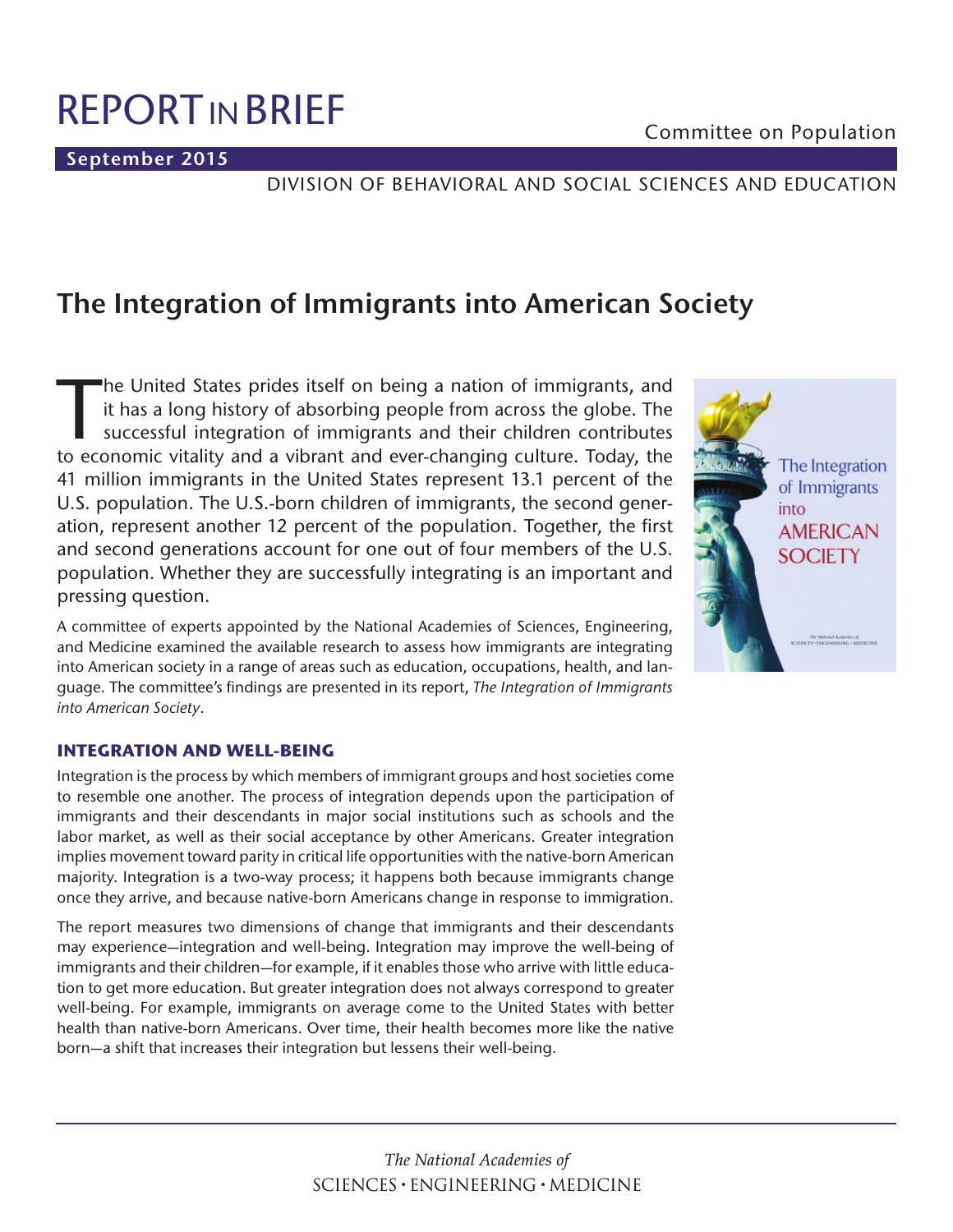#### **FINDINGS**

Overall, the panel found that current immigrants and their descendents are integrating into U.S. society. Across all measurable outcomes, integration increases over time, with immigrants becoming more like the native-born with more time in the country, and with the second and third generations becoming more like other native-born Americans than their parents were. In many realms—educational attainment, occupational distribution, income, residential integration, language ability, and living above the poverty line—immigrants also increase their well-being as they integrate with the native-born. However, immigrants' well-being declines in three other areas as they become more similar to native-born Americans—health, crime, and the percentage of children growing up with two parents.

**Education.** There has been strong progress over generations in educational attainment. Second-generation members of most of today's immigrant groups meet or exceed the schooling level of typical third- and later-generation native-born Americans. This is true for both men and women.

This general picture masks important variations between and within groups, however. One difference from earlier waves of immigration is the large percentage of highly skilled immigrants coming to the United States; over a quarter of the foreign-born have a college education or more. Other immigrants start with exceptionally low levels of education. This is particularly true for foreign-born Mexicans and Central Americans, who on average have less than 10 years of education. The children of these immigrants progress a great deal relative to their parents, with an average education of more than 12 years, but the second generation does not reach parity with the general population of native-born.

**Employment and earnings.** For the years 2003 through 2013, the overall male employment rate for all educational levels was slightly higher for first-generation immigrants (86 percent) than for the second generation (83 percent) or third- and later-generation native-born (82 percent). Among women the pattern is reversed, with a substantially lower employment rate for immigrants (61 percent) than for the native born (72 percent). Immigrant men with the lowest level of education are much more likely to be employed than comparable native-born men, indicating that they are filling an important niche in the U.S. economy; these immigrants appear to be filling low-skilled jobs that natives are not available or not willing to take. For-



**Figure 1** Number of immigrants and immigrants as percentage of the U.S. population, 1850 - present. Source: U.S. Census Bureau (Economics Draft Report).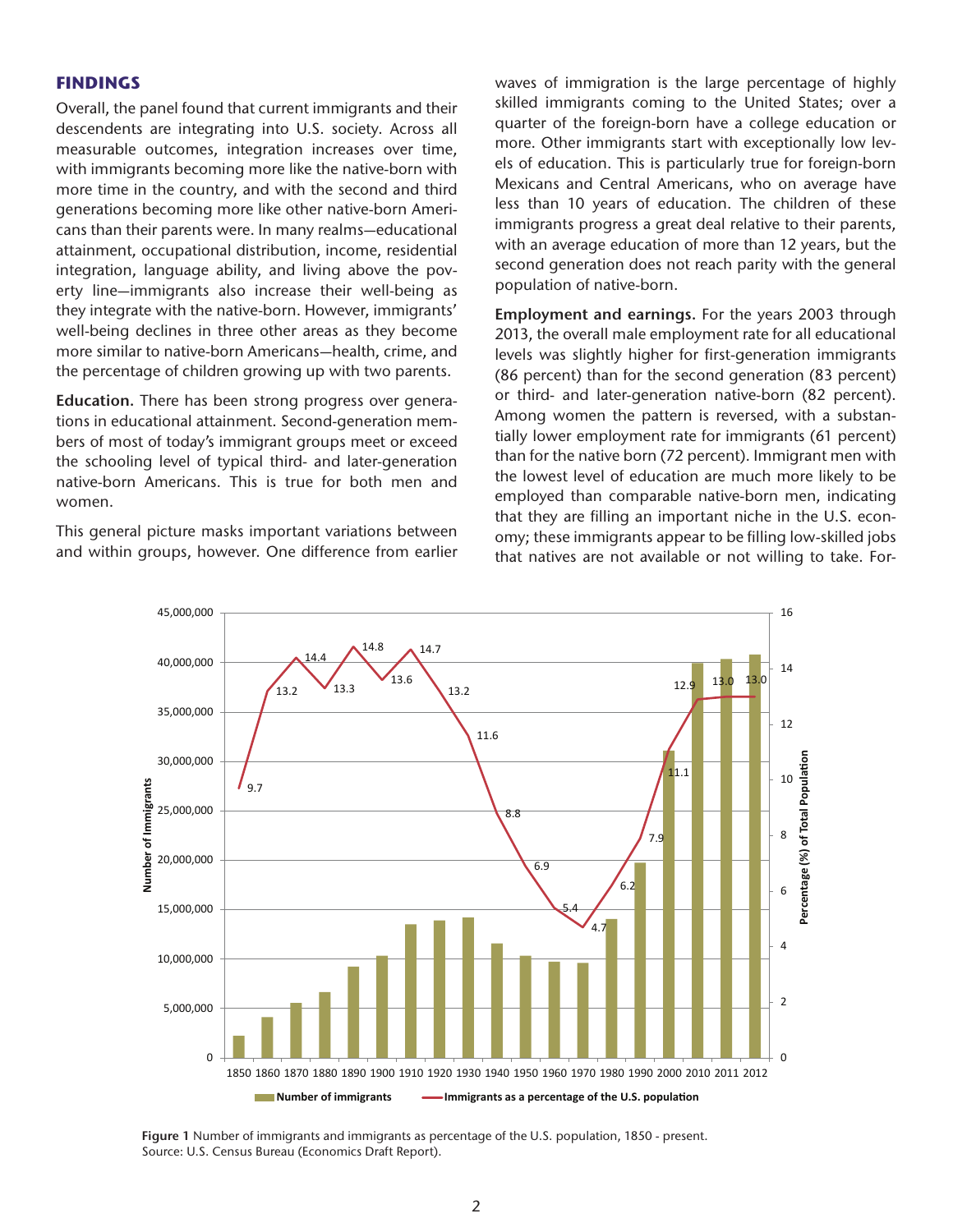eign-born workers' earnings improve relative to the native born the longer they live in the United States. But earnings assimilation is considerably slower for Hispanic (predominately Mexican) immigrants than for other immigrants.

**Occupations.** First- and second-generation immigrants have robust representation across the occupational spectrum, implying that the U.S. workforce has been welcoming immigrants and their children into higher-level jobs in recent decades. In the highly skilled professions of science and technology, immigrants comprise about one-fifth to one-third of all workers. Immigrant groups who are concentrated in low-status occupations in the first generation improve their occupational position substantially in the second generation, although they do not reach parity with third and later generations. Second-generation children of immigrants from Mexico and Central America have made large leaps in occupational terms: 22 percent of second-generation men from Mexico and 31 percent of second-generation men from Central America were in professional or managerial positions in 2003 to 2013. The occupational leap for second-generation women during this period was even greater.

**Poverty.** Immigrants are more likely to be poor than the native-born, even though their labor force participation rates are higher and, on average, they work longer hours. The poverty rate for foreign-born persons was 18.4 percent in 2013, compared to 13.4 percent for the native-born. However, among adults the poverty rate overall declines over generations, from over 18 percent in the first generation, to 13.6 percent in the second generation, and 11.5 percent in the third.

**Residential integration.** Data show that over time most immigrants and their descendants gradually become less segregated from native-born whites and more dispersed across regions, cities, communities, and neighborhoods. Recently arrived immigrants often choose to live in areas with other immigrants and thus have higher levels of residential segregation from native-born whites than immigrants who have been in the country for 10 to 20 years. Race also plays an independent role; in metropolitan areas Asians are the least segregated from native-born whites, followed by Hispanics, and then black immigrants, who are the most segregated. Undocumented immigrants are also more segregated than other immigrants.

**Language.** The vast majority of Americans (90 percent) whether native- or foreign-born—agree that it is very or fairly important to be able to speak English. The available evidence indicates that today's immigrants are learning English at the same rate or faster than earlier waves of immigrants. Although the outlook for linguistic integration is generally positive, the barriers to English proficiency among the first generation are cause for concern. Funding for English as a Second Language classes has declined even as the population of English-language learners has grown. The U.S. education system is not currently equipped to handle the large numbers of English-language learners in the K-12 system—nearly 5 million students, 9 percent of all students—and this may stymie the integration prospects of many immigrants and their children.

**Health.** First-generation immigrants have better infant, child, and adult health outcomes than the U.S.-born population in general and better outcomes than U.S.-born members of their ethnic group. Compared to native-born Americans, the foreign-born are less likely to die from cardiovascular disease and all cancers combined. They experience fewer chronic health conditions, lower infant mortality rates, lower rates of obesity, fewer functional limitations, and fewer learning disabilities. Immigrants have a lower prevalence of depression and alcohol abuse. Immigrants also live longer, with an average life expectancy of 80 years—3.4 years higher than the native-born population. Over time and generations, these health advantages decline, and their health status converges with the nativeborn.

**Crime.** Increased prevalence of immigrants is associated with lower crime rates—the opposite of what many Americans fear. Immigrants are less likely than the native-born to commit crimes, and among men ages 18 to 39, the foreign-born are incarcerated at a rate that is one-fourth the rate for the native-born. Neighborhoods with greater concentrations of immigrants have much lower rates of



**Figure 2** English-speaking ability of the foreign-born according to responses on the 2012 American Community Survey. Gambino, C.P., Acosta, Y.D., and Grieco, E.M. (2014). *English-Speaking Ability of the Foreign-Born Population in the United States: 2012*. No. ASC-26. Washington, DC: U.S. Census Bureau.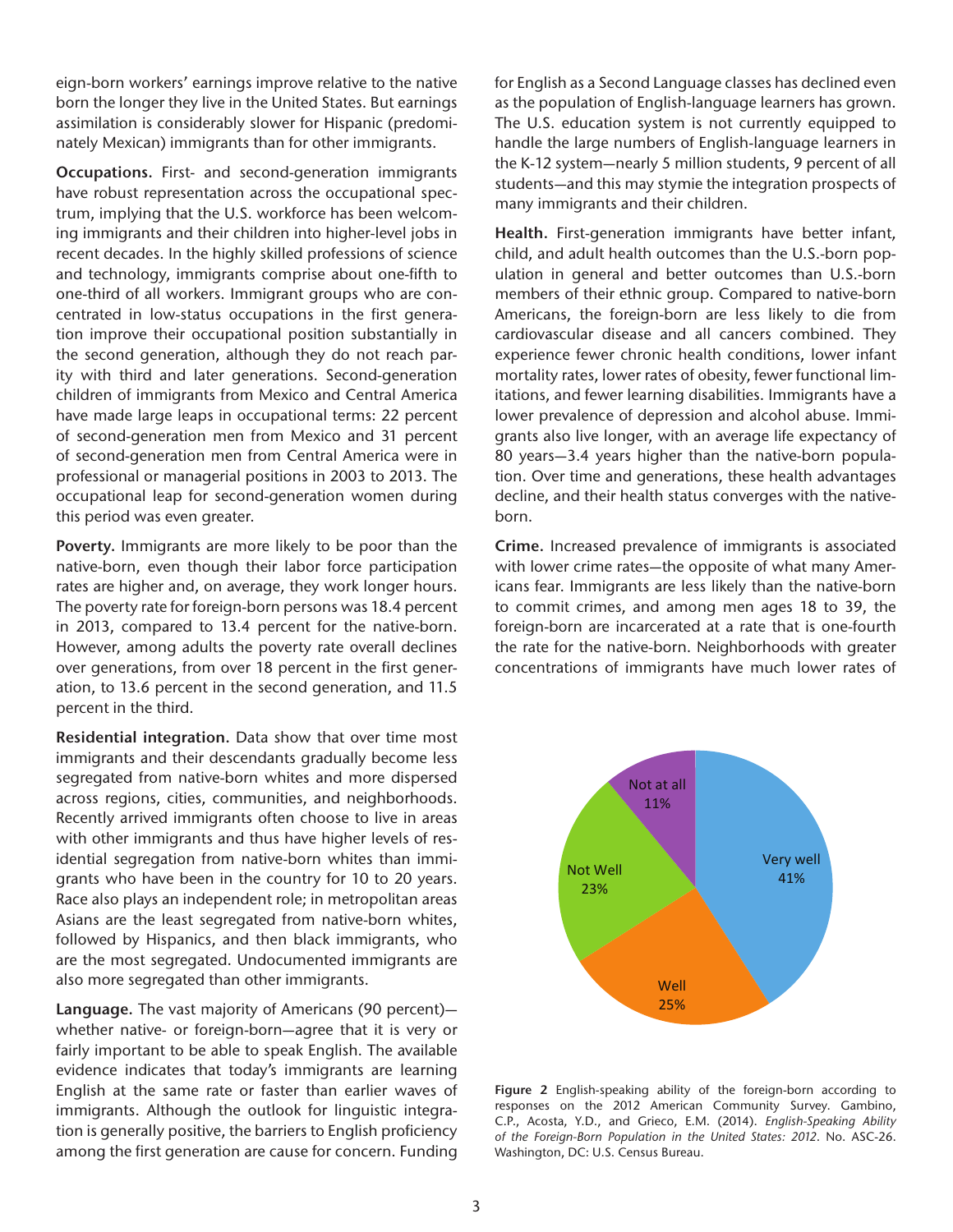crime and violence than comparable nonimmigrant neighborhoods. However, there is evidence that crime rates among second- and third-generation immigrants rise to more closely match the general population of native-born Americans.

**Family patterns.** Immigrant family-formation patterns change over time. Their divorce rates and out-of-wedlock birth rates start out much lower than the rates for nativeborn Americans, but over generations these rates increase. Immigrant children are much more likely to live in families with two parents than are third-generation children, and the prevalence of two-parent families continues to be high for second-generation children. Between the second and third generations, however, the percentage of children in two-parent families declines substantially, converging toward the percentage for other native-born American families. Two-parent families provide children with a number of important advantages; they are associated with lower risks of poverty, more-effective parenting practices, and lower levels of stress than households with only one or no parents.

# **CAUSES FOR CONCERN**

The panel identified three causes for concern in the integration of immigrants:

**Legal Status.** The role of legal status in slowing or blocking the integration of not just the undocumented but also their U.S.-citizen children. Evidence makes clear that an immigrant's legal status is a key factor in the individual's integration trajectory. Of all foreign-born people in the United States, an estimated 11.3 million are undocumented; although they come from all over the globe, the majority—about 52 percent—are from Mexico. Since the mid-1990s, U.S. immigration policy has become more punitive toward the undocumented, and interior enforcement policies have attempted to prevent their employment and long-term residence. Whether the nation should try to prevent the integration of the undocumented or provide a path to legalization is a political question, not a scientific one, and thus it is not within the panel's purview. That said, the panel did find evidence the current immigration policy is having several effects on integration:

- *It has only partially affected the integration of the undocumented, many of whom have lived in the United States for decades.* The shift in recent years to more intense enforcement of immigration laws has not prevented the undocumented from working, but it has coincided with a reduction in their wages.
- *The immigration impasse has led to many laws targeting the undocumented at local, state, and federal levels—laws that often contradict each other, creating variation in integration policies across the country.* For example, *s*ome

states and localities provide in-state college tuition for undocumented immigrants or provide driver's licenses or declare themselves to be sanctuary cities, while others prohibit renting housing to undocumented immigrants or authorize local enforcement of federal immigration laws.

*• The current system has created barriers to the successful integration of the citizen children of the undocumented*, even though, as citizens, it is in the country's best interest that these children integrate successfully. Undocumented status hinders socioeconomic integration not just for the undocumented immigrants themselves but also for their U.S.-born children. For example, Mexican-American children whose parents remained undocumented attained 1.25 fewer years of completed schooling than their counterparts whose parents transitioned to a documented status.

**Race.** The panel found that patterns of immigrant integration are shaped by race. While there is evidence of integration and improvement in socioeconomic outcomes for blacks, Latinos, and Asians, their race still matters, even after controlling for all other characteristics. Black immigrants and their descendants are spatially integrating with native-born non-Hispanic whites at the slowest rate, Asian immigrants and their descendants are integrating with native-born whites most quickly, and Latinos are in between. The panel found some evidence that racial discrimination against Latinos shapes their integration outcomes and some evidence that the large numbers of undocumented in this group may have a stronger impact on their integration trajectories. Progress in reducing racial discrimination and disparities in socioeconomic outcomes in the United States will improve the outcomes of natives and immigrants alike.

**Naturalization rates.** Birthright citizenship is one of the most powerful mechanisms of formal political and civic inclusion in the United States. But the rate at which immigrants become *naturalized* citizens in the United States, at only 50 percent, lags behind other countries. This is surprising since the vast majority of immigrants, when surveyed, report wanting to become a U.S. citizen. The overall level of citizenship among working-age immigrants who have been living in the United States for at least 10 years is, at 50 percent, far lower than other traditional receiving countries such as Australia (81%) and Canada (89%). The disparity holds even when the rate is adjusted for the high proportion of undocumented immigrants.

Moderate levels of naturalization in the United States appear to stem not from immigrants' lack of interest, or even primarily from the bureaucratic process of applying for citizenship, but from somewhere in the process by which individuals translate their motivation to naturalize into action. Further research is needed to clearly identify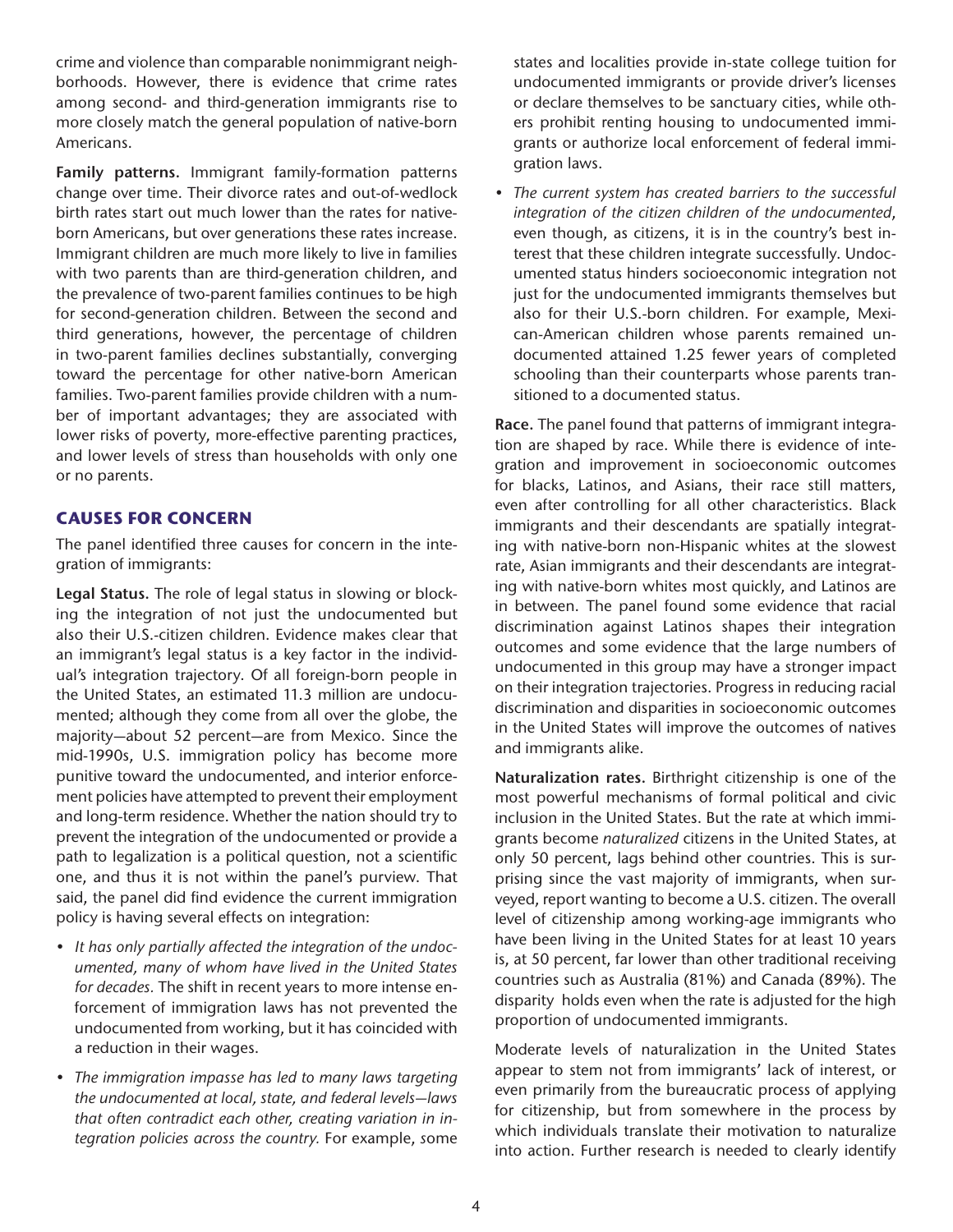the barriers to naturalization. Low naturalization rates have important implications for political integration, because the greatest barriers to political participation—especially participation in elections—are gaining citizenship and registering to vote.

#### **EFFECT OF IMMIGRATION ON SOCIETY**

Previous immigration from around the globe changed the United States. It is much more difficult to see and measure the ways in which immigration is changing the country now, because it is notoriously hard to measure cultural changes while they are occurring. Immigration has affected American society by increasing its racial, ethnic, and religious diversity, which has resulted in increased intergroup contact and the transformation of American communities and institutions.

**Racial and ethnic diversity.** In 1970, 83 percent of the U.S. population was non-Hispanic white; today, that proportion is about 62 percent, and immigration is responsible for much of that change. Hispanics have grown from just over 4.5 percent of the population in 1970 to about 17 percent today. Asians are currently the fastest-growing immigrant group in the country, as immigration from Mexico has declined. Asians represented less than 1 percent of the population in 1970 but are 6 percent today. Black immigration has also grown; in 1970, blacks represented just 2.5 percent of immigrants; today they represent 9 percent of immigrants.

**Religious diversity.** In 2014, 80 percent of immigrants were affiliated with a religious group or faith, compared with 77 percent of the U.S.-born. While a large majority of all immigrants are Christian, immigration is also bringing new religious diversity to the United States. Four percent of the foreign-born are Muslim, and while Muslim immigrants are doing better than the national average in education and income, they do report encountering high levels of prejudice and discrimination. Religious diversity is especially notable among Asian immigrants, with sizeable numbers of Hindus, Buddhists, and those who do not identify with any religion.

**Marriage and family relationships.** Immigrants become Americans not just by integrating into neighborhoods, schools, and workplaces, but also into families. Marriages between the native-born and immigrants appear to have increased significantly over time. Immigrants have contributed enormously to America's shifting patterns of racial and ethnic mixing in intimate and marital relationships. Today, about one of every seven new marriages each year is an interracial or interethnic marriage, more than twice the rate a generation ago. Intermarriage is also having an effect on family networks; a recent survey reported that more than 35 percent of Americans said that one of their "close" kin is of a different race, and integration of immigrants and their descendants is a major contributor to this large degree of intermixing. In the future, the lines between what Americans today think of as separate ethnic and racial groups may become much more blurred.



Figure 3 Religious affiliation of native-born and foreign-born adults in the United States, 2014. Source: Pew Research Forum (2015).